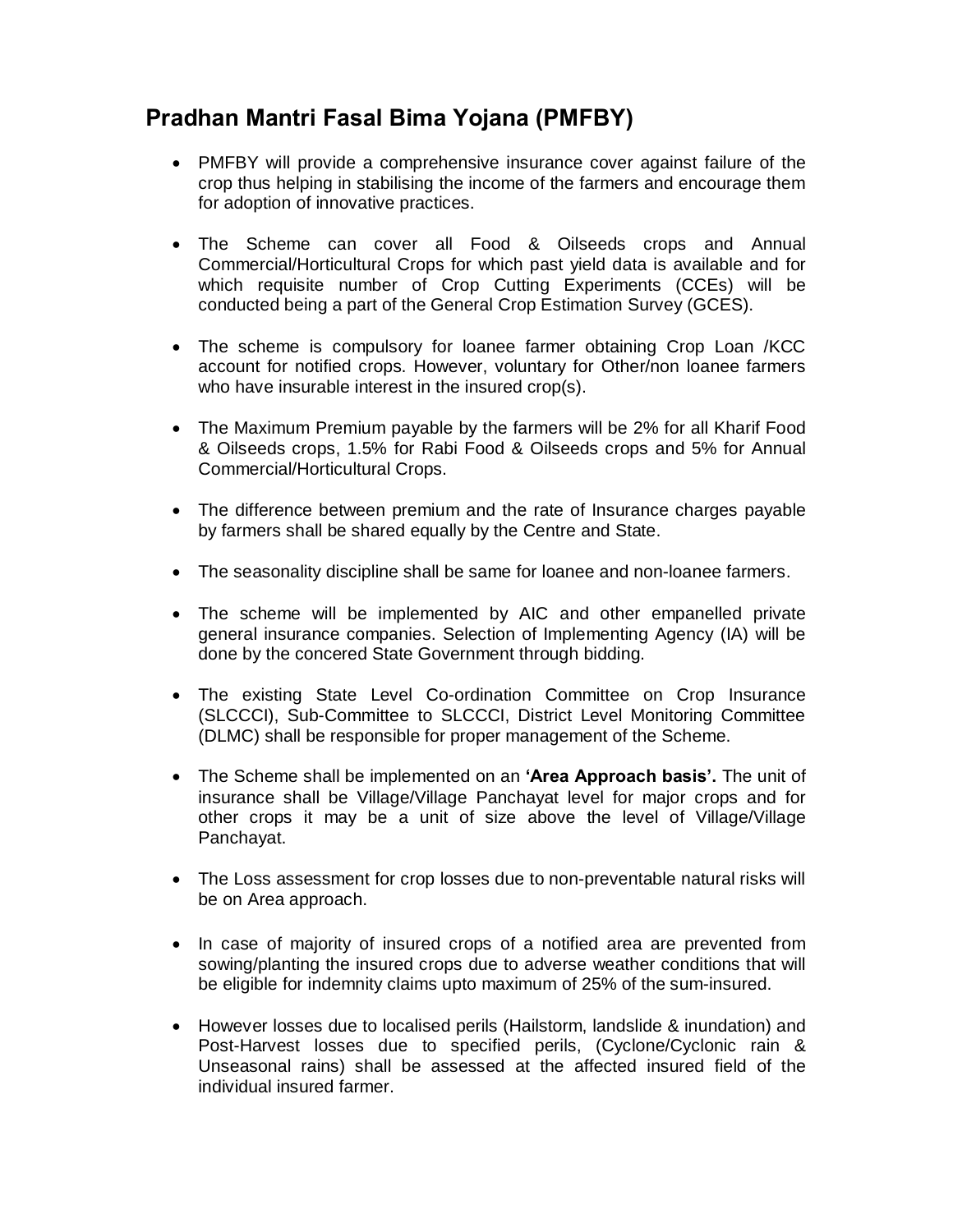- · Three levels of Indemnity, viz., 70%, 80% and 90% corresponding to crop Risk in the areas shall be available for all crops.
- The Threshold Yield (TY) shall be the benchmark yield level at which Insurance protection shall be given to all the insured farmers in an Insurance Unit Threshold of the notified crop will be moving average of yield of last seven years excluding yield upto two notified calamity years multiplied by Indemnity level.
- In case of smaller States, the whole State shall be assigned to one IA (2-3) for comparatively big States). Selection of IA may be made for at least 3 years.
- The designated / empanelled companies participating in bidding have to bid the premium rates for all the crops notified / to be notified by the State Govt. and non-compliance will lead to rejection of company of bid
- · Crop Cutting Experiments (CCE) shall be undertaken per unit area /per crop, on a sliding scale, as prescribed under the scheme outline and operational guidelines. Improved Technology like Remote sensing. Drone etc will be utilised for estimation of yield losses.
- · State governments should use Smart phone apps for video/image capturing CCEs process and transmission thereof with CCE data on a real time basis for timely, reliable and transparent estimation of yield data
- The cost of using technology etc. for conduct of CCEs etc will be shared between Central Government and State/U.T. Governments on 50:50 basis.
- · There will be a provision of on account claims in case of adverse seasonal conditions during crop season viz. floods, prolonged dry spells, severe drought, and unseasonal rains.
- · On account payment upto 25% of likely claims will be provided, if the expected yield during the season is likely to be less than 50% of normal yield**.**
- · The claim amount will be credited electronically to the individual Insured Bank Account.
- · Adequate publicity needs to be given in all the villages of the notified districts/ areas

## **Weather Based Crop Insurance Scheme (WBCIS)**

- The structure of farmer premium under WBCIS will be at par with the proposed PMFBY.
- · The Criteria of selection of Implementing Agency and area allocation will be same as PMFBY.